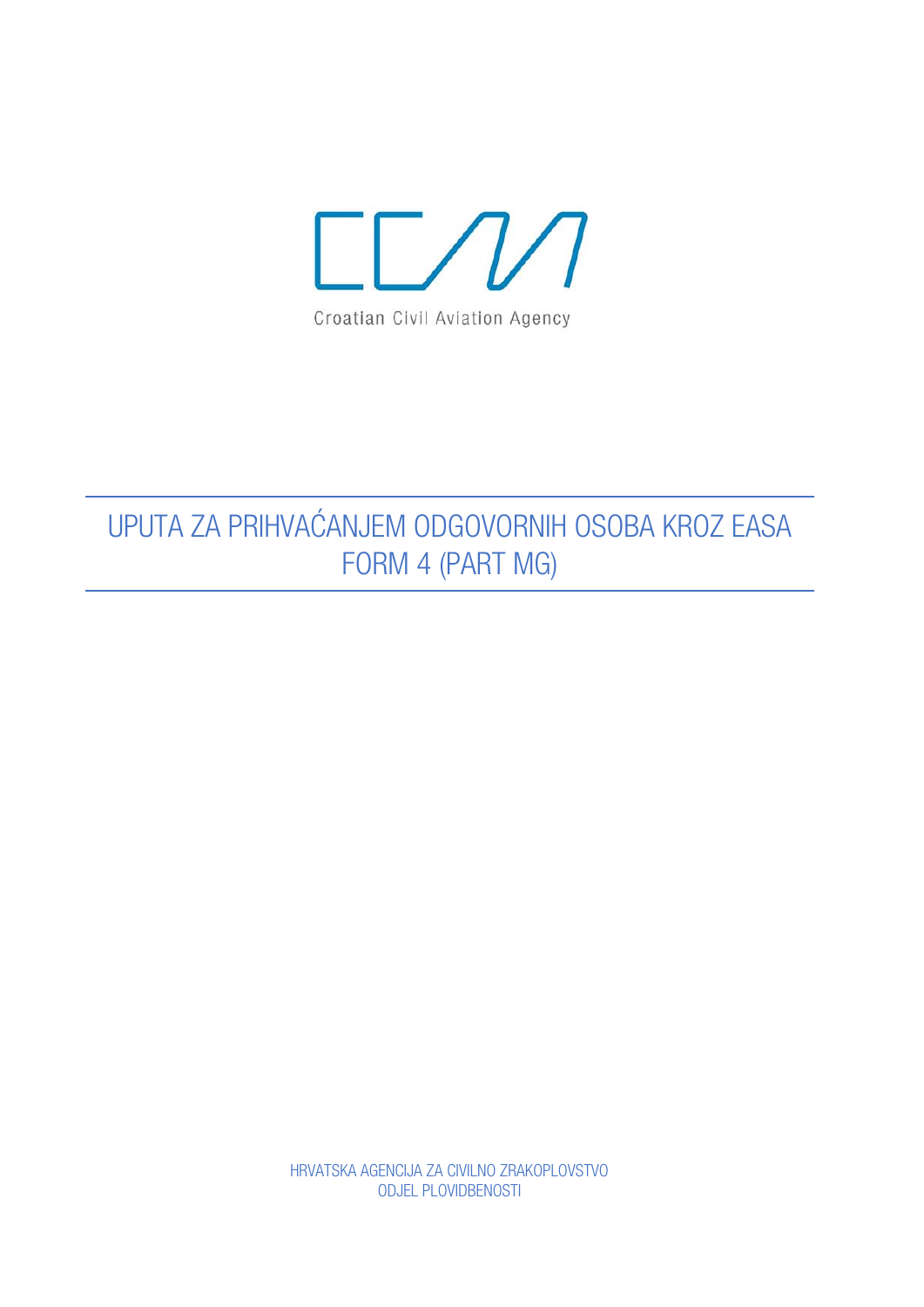

## Uputa za prihvaćanjem odgovornih osoba kroz EASA Form 4 (Part MG)

Zahtjev se podnosi na **QSM FRM 108** (EASA Form 4).

U svrhu prihvaćanja nominiranih osoba kao što su npr. osoba odgovorna za održavanje (Maintenance manager), osoba odgovorna za sustav kvalitete (Quality manager) i sl. obaviti će se sa predloženim nominiranim osobama intervju i pisana provjera znanja.

Odobrenjem priručnika organizacije (CAME) prihvaća se predloženi odgovorni rukovoditelj (Accountable manager)

Tablica 1. Uvjeti kojima treba udovoljiti nominirano osoblje ovisno o vrsti zrakoplova/komponente koje organizacija planira održavati

|    |                                                                                                                                                                                                                                                                                                                                                                                                                                                                                                                                                                                                                                                                                                                            | CAMO manager | Quality/Compliance/<br>Safety manager |
|----|----------------------------------------------------------------------------------------------------------------------------------------------------------------------------------------------------------------------------------------------------------------------------------------------------------------------------------------------------------------------------------------------------------------------------------------------------------------------------------------------------------------------------------------------------------------------------------------------------------------------------------------------------------------------------------------------------------------------------|--------------|---------------------------------------|
| 1. | Practical experience and expertise in the application of aviation safety standards and<br>safe operating practices.                                                                                                                                                                                                                                                                                                                                                                                                                                                                                                                                                                                                        | $\mathsf{X}$ | $\overline{\mathsf{X}}$               |
| 2. | Comprehensive knowledge of:<br>Relevant parts of operational requirements and procedures.<br>a)<br>The AOC holder's Operations Specifications.<br>b)<br>The need for, and content of, the relevant parts of the AOC holder's Operations<br>C)<br>Manual.                                                                                                                                                                                                                                                                                                                                                                                                                                                                   | X            | X                                     |
| 3. | Familiarity with Quality & Safety Systems.                                                                                                                                                                                                                                                                                                                                                                                                                                                                                                                                                                                                                                                                                 | X            | X                                     |
| 4. | Five years relevant work experience of which at least two years should be from the<br>aeronautical industry on appropriate position.                                                                                                                                                                                                                                                                                                                                                                                                                                                                                                                                                                                       | X            | X                                     |
| 5. | A relevant engineering degree or an aircraft maintenance technician qualification with<br>additional education acceptable to the CCAA.<br>"Relevant engineering degree" means an engineering degree from aeronautical,<br>mechanical, electrical, electronic, avionic or other studies relevant to the maintenance<br>and continuing airworthiness of aircraft/aircraft components.<br>The above recommendation may be replaced by 5 years of experience additional to<br>those already recommended by paragraph 4 above. These 5 years should cover an<br>appropriate combination of experience in tasks related to aircraft maintenance and/or<br>continuing airworthiness management and/or surveillance of such tasks. | X            | X                                     |
| 6. | Thorough knowledge with the organisation's exposition (procedures).                                                                                                                                                                                                                                                                                                                                                                                                                                                                                                                                                                                                                                                        | X            | X                                     |
| 7. | Kowledge of a relevant sample of the type(s) of aircraft gained through a formalised<br>training course including Fuel Tank Safety (FTS) training. These courses should be at<br>least at a level equivalent to Part-66 Appendix III Level 1 General Familiarisation and<br>could be imparted by a Part-147 organisation, by the manufacturer, or by any other<br>organisation accepted by the CCAA.                                                                                                                                                                                                                                                                                                                       | χ            | X                                     |